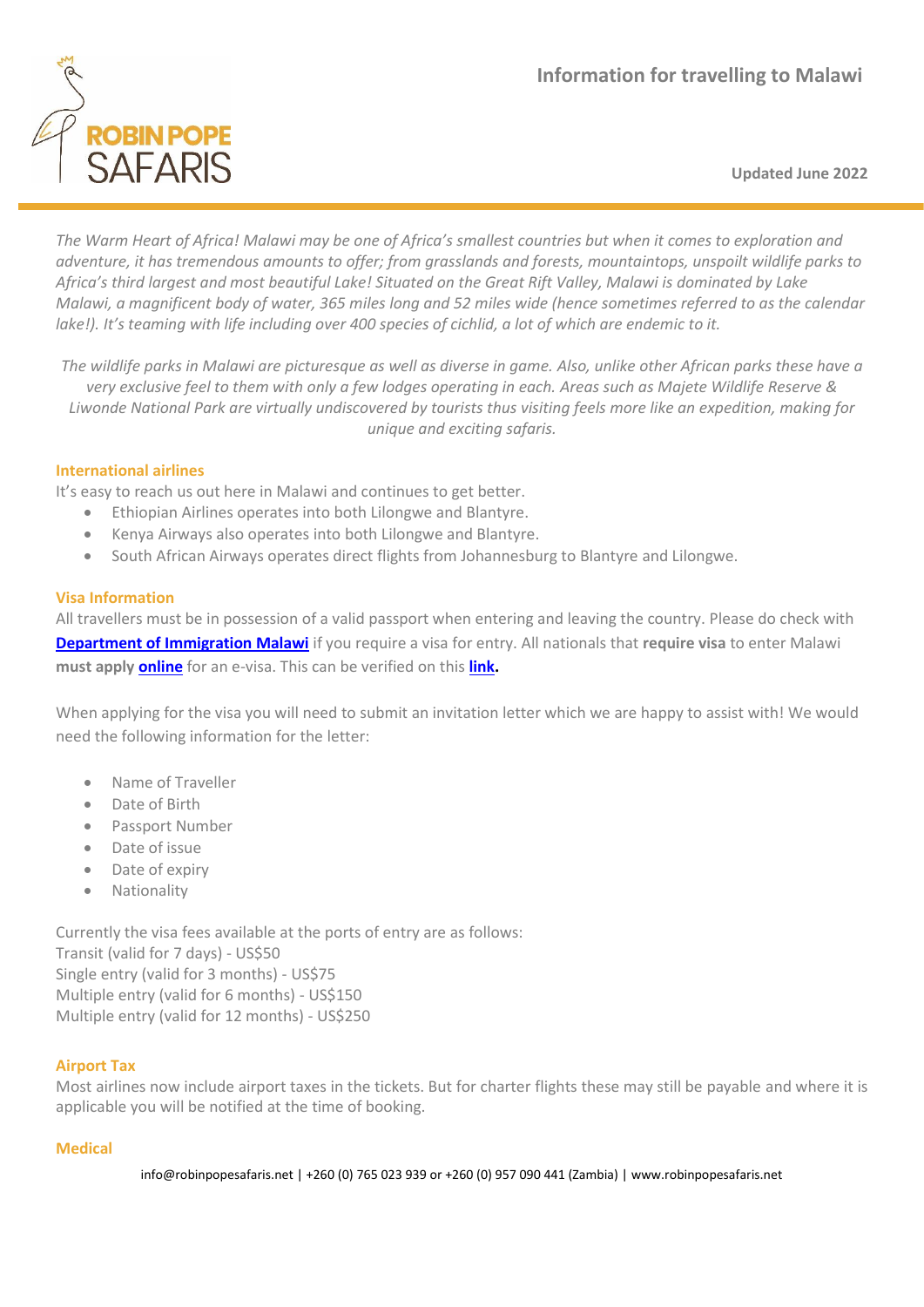All visitors should be medically insured.

Malaria – we recommend that visitors to Malawi take malaria prophylactics.

Bilharzia can be found in certain areas of Lake Malawi. We have the vicinity of Pumulani tested on a regular basis and all the tests have been clear.

Tetanus, polio, typhoid, and the hepatitis vaccinations are recommended. Yellow fever immunization is required only by visitors entering Malawi from a yellow fever zone.

Please consult your regular doctor or travel clinic in your country for up-to-date information. It is advisable to know your blood group type in case of emergency.

## **Insurance**

We ask that full insurance is put in place at point of confirmation. We highly recommend that every guest has insurance that covers the following as a minimum:

- Cancellation and curtailment
- Medical costs (including full hospital costs should it be needed)
- Personal accident or death
- Emergency evacuation from the point of evacuation to the nearest best hospital and then back to the guest's hometown. Family or traveling partner should also be covered for accompanying an evacuation.

We cannot emphasize how important it is to be fully covered. Private hospitals in Africa will not accept a patient until full medical insurance has been established.

## **Communication**

In most major towns you will be able to use your phone – please do check roaming options with your local service providers. However, most camps and lodges are in remote areas with limited or no network coverage at all.

Wi-Fi is not available in most camps and lodges outside of the major towns. When available, it is usually very slow or limited – may not be possible to upload your pictures and videos.

All camps and lodges will however have various modes of communication available to them in cases of emergencies, such as satellite phones.

### **Money**

Travellers' cheques and cash (currencies that are widely & readily accepted include the US Dollar, the Euro, the Pound Sterling, and the South African Rand) are accepted. US dollar bills – we only accept the new notes with large heads as any with small heads are not accepted in Malawi.

The local currency (Malawi Kwacha) can be obtained at the airports - ATMs (Visa only) or Banks/Bureaux de Change.

Visa credit cards are becoming more widely accepted but not in remote areas and should not be relied on except in major towns.

### **What to Bring**

You should always travel with soft bags not hard suitcases (not only for the smaller aircraft but also to fit into vehicles). DO NOT exceed the limit of 15 kg for hold luggage and 5kg for hand luggage.

Due to the size of the aircrafts used, passengers weighing over 100kgs will need to notify Robin Pope Safaris of their actual weight so this can be taken into consideration. Additional fees may apply to these passengers.

In the recent years we have had more and more guests arriving without their luggage. Unfortunately, with new security at airports hand luggage is being restricted but where possible we recommend that you travel with anything essential (medication, space glasses), and if possible, a change of clothes.

# **List of items to bring:**

- A hat, sunglasses, high strength sunscreen, moisturizer, lip salve, strong insect repellent, antihistamine cream and tablets should always be carried.
- Clothes all properties have a daily laundry service so do not bring too many. Here is a good guide:
	- 3 sets bush coloured safari outfits (long/shorts/shirts) i.e. green/brown/dark khaki (not white, cream or bright colours - especially for walking).

### info@robinpopesafaris.net | +260 (0) 765 023 939 or +260 (0) 957 090 441 (Zambia) | www.robinpopesafaris.net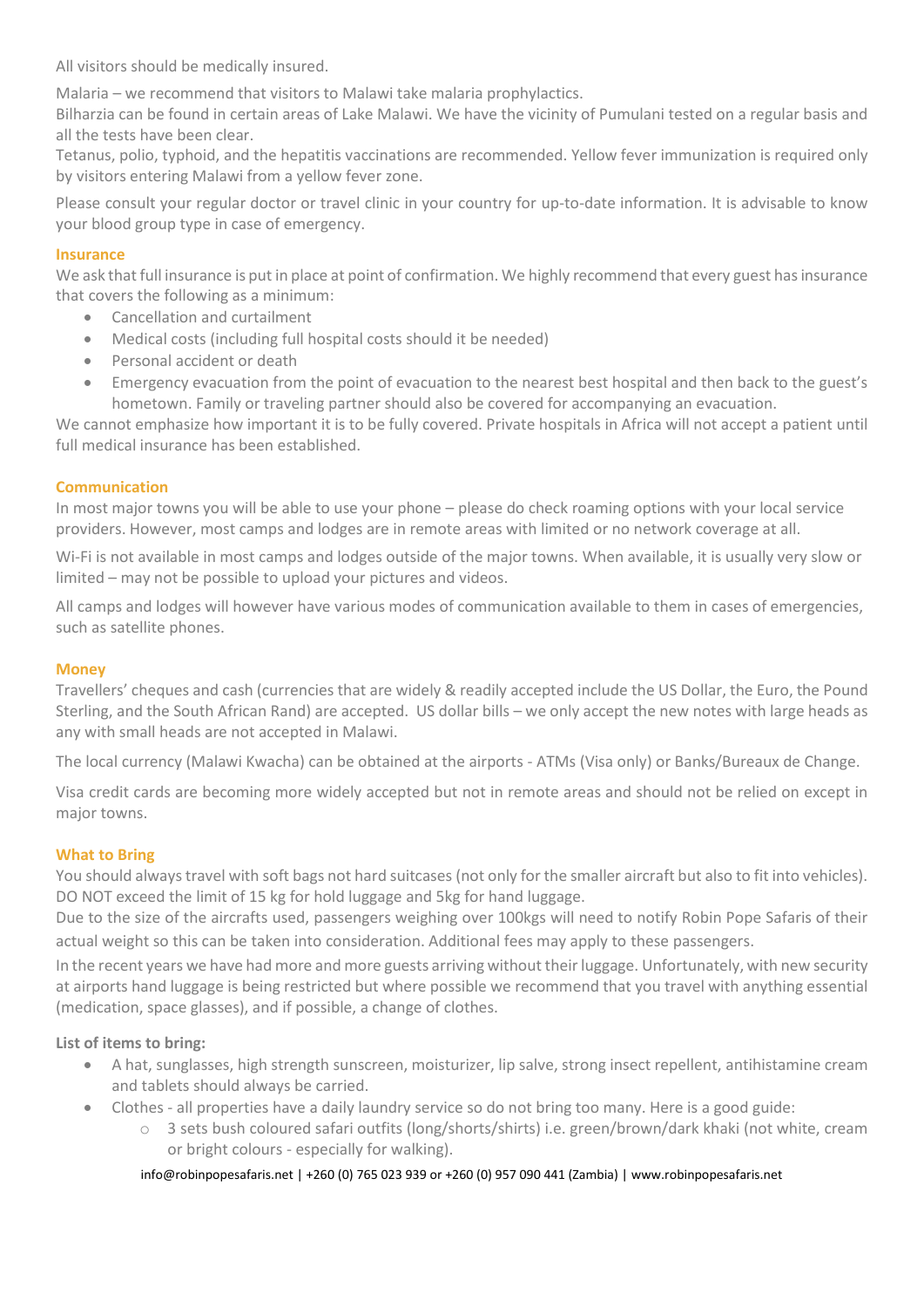- o 2 set casual evening clothes (long trousers & shirts and socks to reduce insect bites).
- o 1 light weight sweater. Warm jacket in winter (June/July/early Aug).
- o Light rain gear for the wet months (November April).
- o A few camps do have pools so bring a costume with you.
- $\circ$  A good pair of covered shoes for walking should you be on a walking safari; we highly recommend walking boots that support the ankle. Water resistant walking shoes are also handy during the wet season.
- o Open shoes or sandal type shoes (with firm grip for Victoria Falls Tour) for warmer days.
- o **Note:** Out of respect for local culture, undergarments will not be washed even where laundry is available.
- Binoculars one pair per person is a must
- Torch
- Glasses if you wear prescription glasses bring a spare pair. If you wear contact lenses bring a pair of glasses as well since dust can be a problem.
- Camera equipment: a telephoto lens (200/300mm). Flash for night photography. Camera cleaning equipment and a good dust/waterproof bag. Videos - bring spare batteries.

## **Some handy tips for Packing**

- Travel bags: soft bags are preferable duffel bag, hiking pack or sports bag as they are more ideal for the air transfers and safari vehicles. Hard suitcases can often be difficult to fit into the safari vehicles and some light aircrafts will not actually take them onboard.
- A smaller bag to put your important items such as travel documents, money, camera, medication is highly recommended and suggest you always keep it on you.
- We recommend you keep luxury items to the bare minimum expensive jewellery, bulky toiletries, make up. Some camps and lodges have hair dryers so do check if you need to carry your own.
- Separating your money into different pockets and carry-on items is also worth doing in case something happens to one of these items.

### **Community Support Supplies**

Should you have extra space in your luggage, please use it to provide supplies to communities you visit. You can make a big impact on the lives of children in Malawi. Anything from books and stationery to clothes and toys. Cash donations are also accepted. You are welcome to contact us for updated 'wish lists' for the projects we support.

### **Climate**

### January - March

The "Emerald Season" is one of regrowth, replenishment, and rebirth. The birds are breeding and its peak birth season of many animals. The rainfall is at its highest during these months, but it mostly falls at night.

### April and May

Dry with occasional storms, but the skies are clear and it's warm. The grass is now tall and green, the skies are clear and the blue, the new generation of birds have left the nests and the migrants start to leave.

### June – August

Our winter, there are occasional strong winds, and the nights are cool and the days warm.

This is now the "dry season" and is also our winter. The grass dries up and dies back, this creates easier opportunities for game sightings when on safari.

#### September

The temperatures rise and the air becomes hazy.

### October and November

Hot and often humid and start of the rainfall. New growth starts - and there are new-borns everywhere towards the end of October.

### December

info@robinpopesafaris.net | +260 (0) 765 023 939 or +260 (0) 957 090 441 (Zambia) | www.robinpopesafaris.net